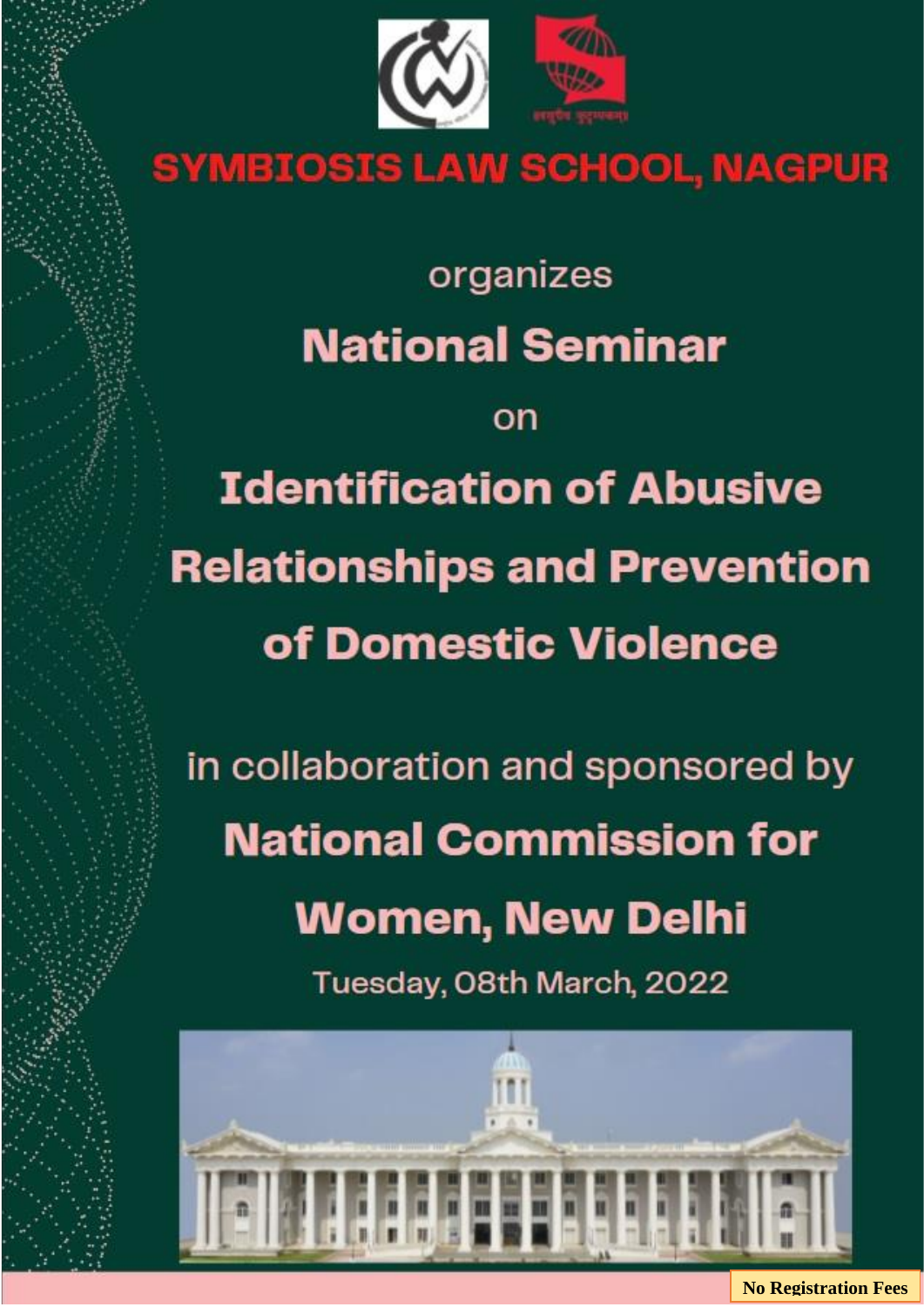# **About Symbiosis Law School, Nagpur: -**

Nurtured by the visionary ideas of Dr. S.B. Mujumdar, Chancellor, Symbiosis International (Deemed University) on the principles of vedic thought 'Vasudhaiva Kutumbakam' which means 'World as One Family', Symbiosis Law School (SLS) Nagpur is established to inherit splendid novelty, dynamism and excellence in education. Being a constituent of Symbiosis International (Deemed University), Pune, Symbiosis Law School, Nagpur is strategically located in the potential education hub of Maharashtra thereby offering multitude of opportunities for the budding lawyers. Harping on the rich legacy of both Bar and Bench, SLS Nagpur promises to be one of the finest destinations for imparting legal education in Central India. SLS NAGPUR provides quality legal education and chisels a new generation of lawyers who are able, competent and humane. Symbiosis Law School, Nagpur offers Bachelor in Law- BA.LLB/BBA.LLB (5 Years) and Masters in law (1 Year) program. The academic curriculum, pedagogy and teaching methods are designed to enable the young budding lawyers to think critically, well conversant with legal principles and practice in a holistic perspective. The School is in a constant attempt to improve itself and as a result engages in a plethora of knowledge generating activities making it one of the most sought after institutions in the country.

# **About the National Commission for Women, New Delhi: -**

The National Commission for Women was set up as statutory body in January 1992 under the National Commission for Women Act, 1990 to:

- review the Constitutional and Legal safeguards for women;
- recommend remedial legislative measures;
- facilitate redressal of grievances and
- advise the Government on all policy matters affecting women.

Since its inception, the Commission has initiated various steps to improve the status of women and worked for their economic empowerment. The Commission provides financial support for organizing Seminars/Conferences/ Workshops/ Webinars to Colleges, Universities, State Commissions for Women etc. with the objective of getting an insight into the relevant subject and also throwing up recommendations for better implementation or even modification of the existing policies/programmes/schemes/projects relating to welfare and empowerment of women. Such programmes also provide a forum for sharing knowledge, information and experience of participants and resource persons on the subject. Such experience sharing could be helpful in better dissemination of the required information and also lead to better execution of schemes, etc. at the ground level.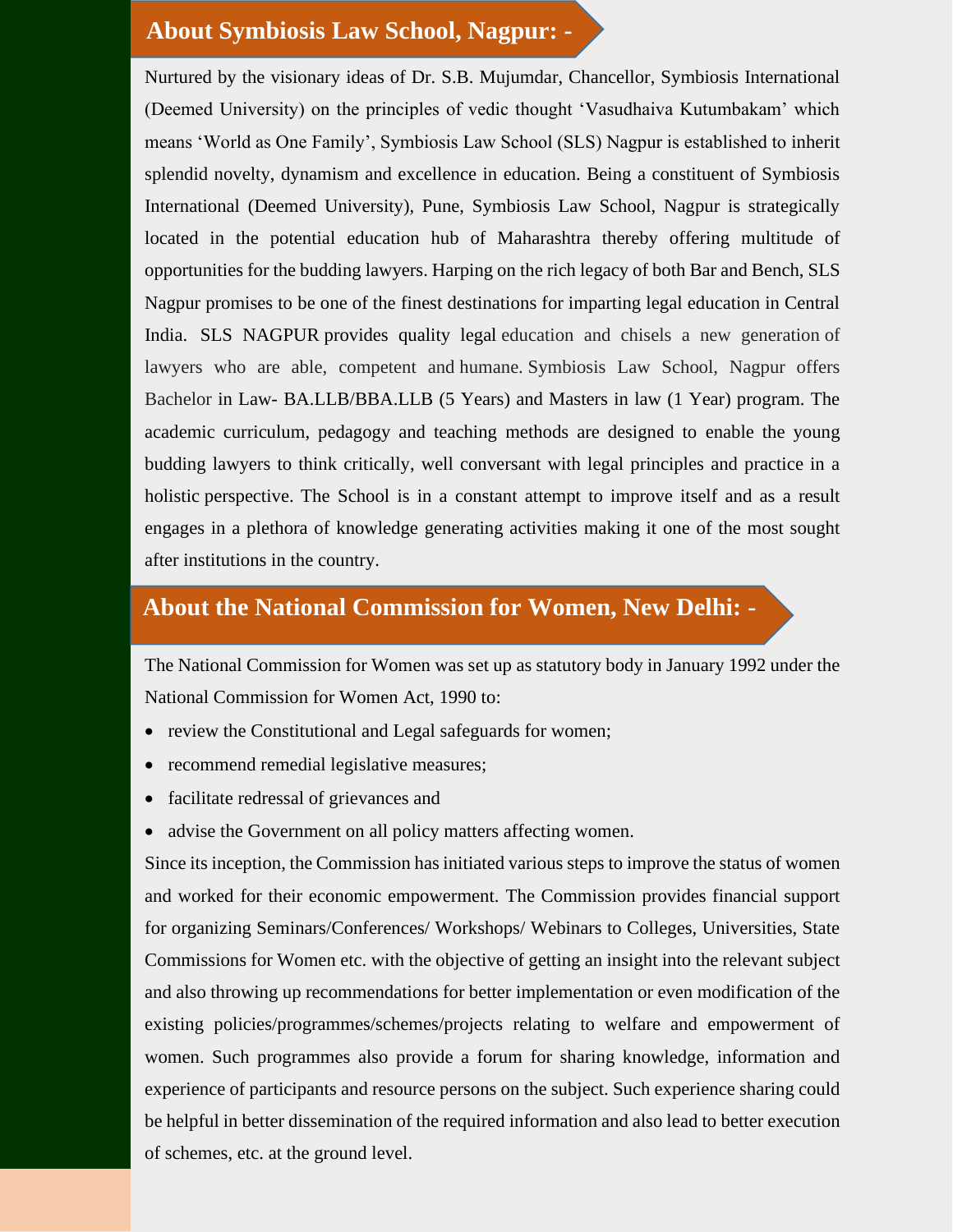# **About the Seminar: -**

Women in a domestic space often are vulnerable and subjected to abuse in the background of the patriarchal norms. Sec. 3 of the Protection of Women from Domestic Violence Act, 2005 recognizes 'abuse' in a broad perspective including physical abuse, sexual, verbal and emotional abuse, and economic abuse. However, it is usually only the physical and sexual abuse that is addressed seriously. The abuse is in a variegated form, often combination of multiple abuses depending on the age, social strata, economic stability, cultural background in which the woman is situated in. Despite the passage of more than a decade, the number of reported cases of domestic violence have been increasing. Even during the COVID-19 pandemic, the National Commission for Women, Delhi registered an increase of 2.5% cases of domestic violence since the national lockdown. The lockdown during the pandemic further deprived women of any possible institutional support in reporting the same. Women suffering from domestic violence, not only require medical aid, but require psychosocial support in the backdrop of possible ostracization once the incident is reported. Even the first responders to the victims sometimes transmit institutionalized patriarchal attitudes. Incidents where the instance of domestic violence is occurring for the first time are often settled so as to protect the honor of the families involved.

Unlike other forms of violence, domestic violence is situated with the perpetrator and the victim continuing to share the same physical space. It is in this background; the Seminar is organized with the following objectives:

- 1. To serve as an effective platform for sharing experiences on the existing legal framework and identify the possible gaps in its effective implementation including the rehabilitative measures.
- 2. To discuss and analyse the varied abuses that are not recognized by the existing legal framework.
- 3. To serve as a platform for women from academia, profession and other backgrounds, to discuss the impact of COVID-19 pandemic in domestic spaces and their challenges.
- 4. To come with suitable suggestions and recommendations in addressing the gaps and lacunae in the existing justice system.

The Seminar would be a medium through which activists, professionals, academicians, research scholars and students, collectively discuss on domestic violence, the nature of abuse and the gaps withing the existing legal and justice system. The Seminar with larger goal of awareness and sensitization, would address the same to all the participants through sharing of knowledge and experiences.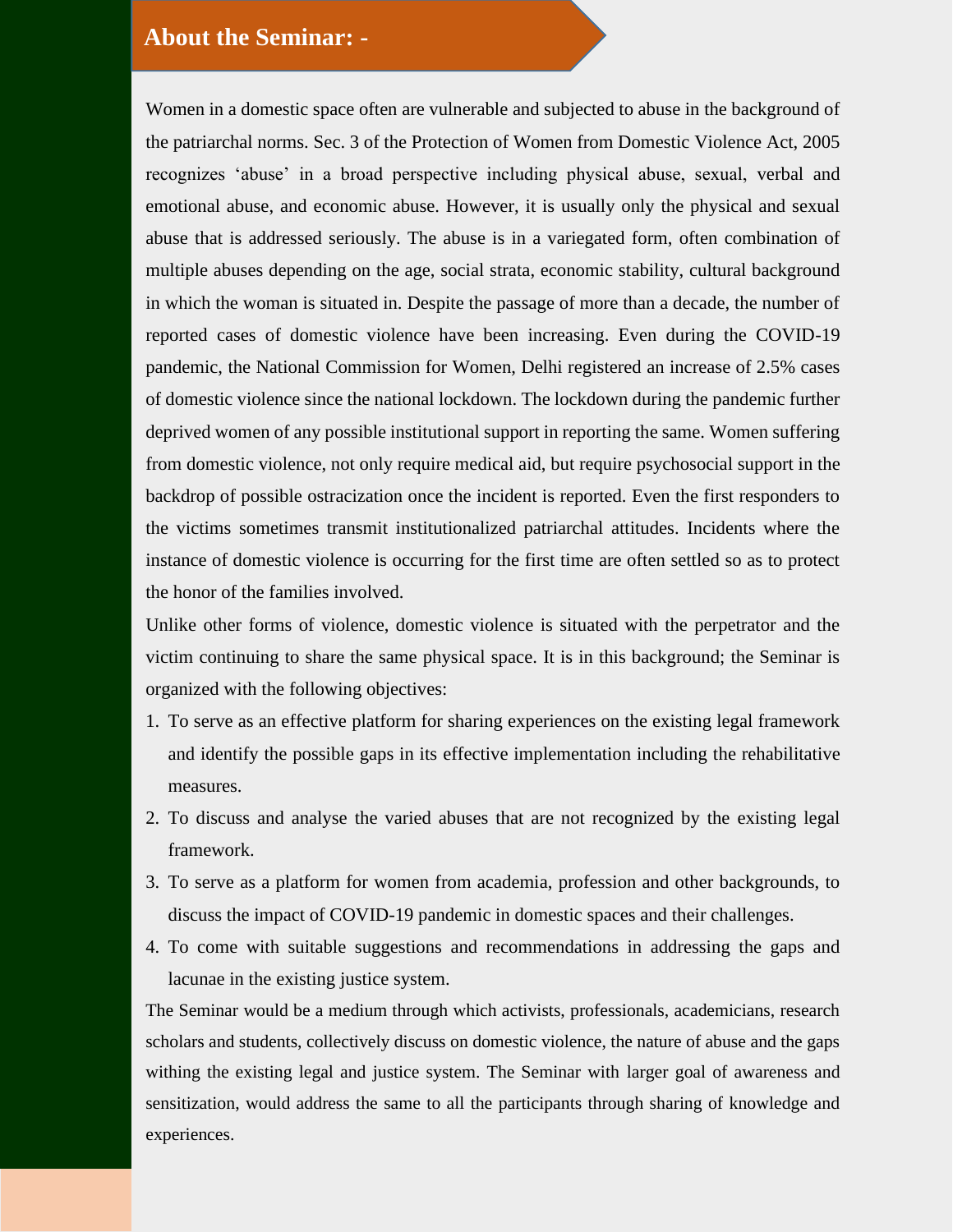#### **Broad Themes: -**

- Identification and Theorizing abuse within Legal framework
- Gender as a factor in Abuse and Violence
- Laws and policies protecting women against domestic violence
- International framework for curbing Abuse and Domestic violence
- Judicial responses and trends in interpreting abuse and contexts of domestic violence
- Enforcement agencies and Institutional responses towards survivors of domestic violence
- Identifying unrecognized forms of abuse and violence in domestic spaces
- Impact of COVID-19 pandemic in survivors' access to justice

• Community participation and Role of civil society in curbing abuse and domestic violence The above-mentioned themes are only indicative and any paper relevant to the main theme of the seminar may be submitted.

## **Guidelines to Authors: -**

- 1. All the papers shall be reviewed by a team of experts and the notification of acceptance of the full paper for presentation shall be communicated within 02 days. The completed paper should be sent to [slsseminar@slsnagpur.edu.in](about:blank)
- 2. The first page should have the title and an abstract of not more than 300 words and at least 5 keywords should be mentioned, alongwith the details of the author and coauthors including their designation, institutional affiliation and email-id.
- 3. The contributions shall not be more than 3000 6000 words inclusive of tables and graphs, diagrams, photographs, references andbibliography.
- 4. The headings should be in 14 font size, Times New Roman and text in 12 font size with 1.5 spacing.
- 5. The footnotes should be in Times New Roman ,10 font size.
- 6. The citation style to be used should be Bluebook  $20<sup>th</sup>$  Edition.
- 7. The diagrams and tables should have appropriate titles and sources if extracted.
- 8. The papers shall be checked for plagiarism. Papers with instances of plagiarism shall be disqualified from presentation in the Seminar.
- 9. Both the main author and the co-author should register in order to present their paper at the Seminar.
- 10. E-Certificate of participation/presentation shall be given to those participants presenting the paper.
- 11. Selected papers shall be released as an edited book or as Seminar proceeding with ISBN number.